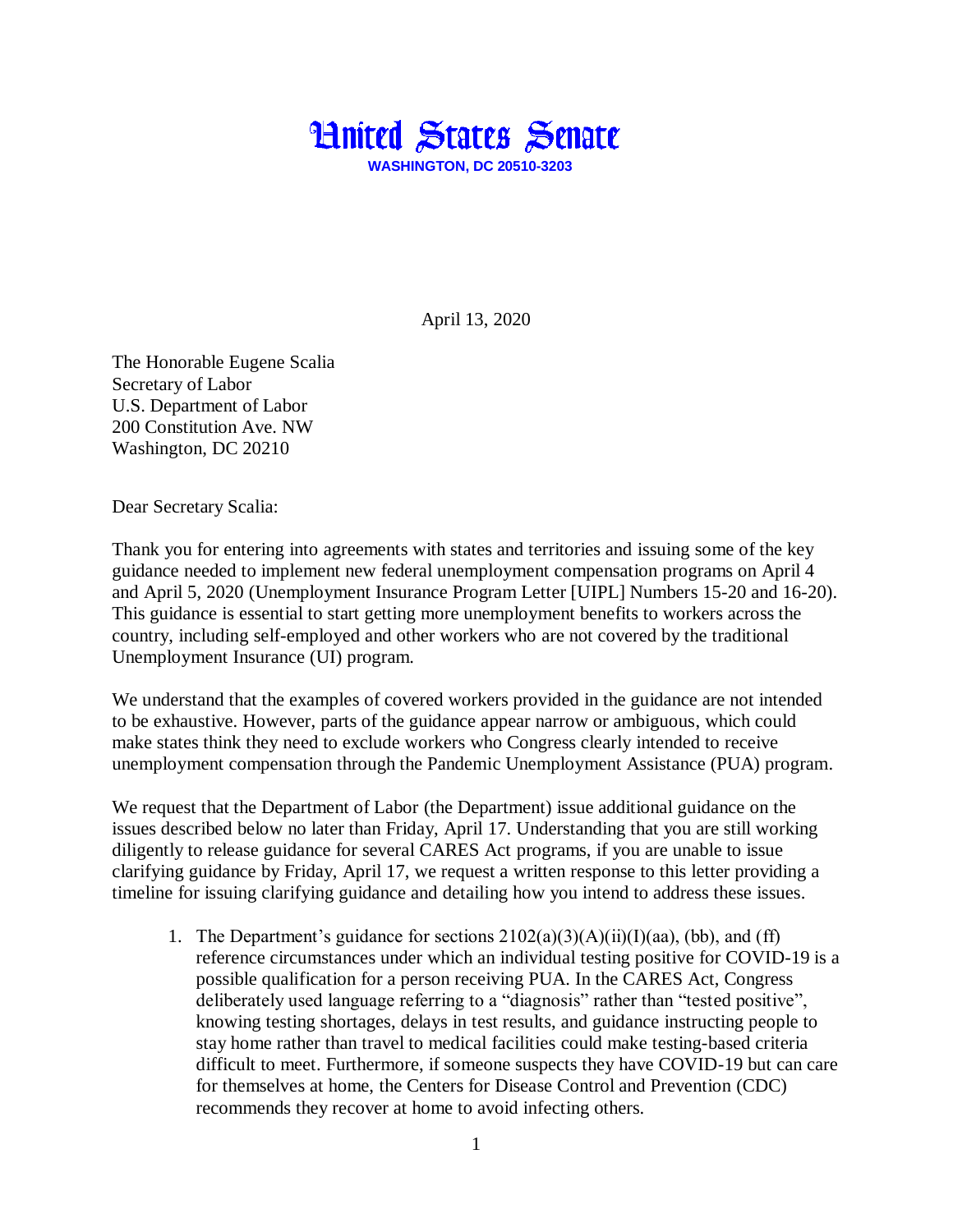We are pleased that the language in the Department's guidance says that someone may qualify for PUA if they have tested positive *or* received a diagnosis, but we request that the Department make crystal clear that while a positive test would be sufficient to qualify for PUA under these provisions, a qualifying diagnosis never requires a positive test. Any diagnosis from a health care provider, including one made via phone or telehealth, is also sufficient for a person to qualify for PUA.

- 2. The two examples provided in UIPL 16-20 Attachment I  $(C)(1)(a)$  of the guidance for an individual who might qualify for unemployment benefits under section  $2102(a)(3)(A)(ii)(I)(aa)$  of the CARES Act based on their own illness both involve an individual who must quit a job. This provision of the CARES Act also covers any individual who is forced to take unpaid time off work for the reasons described, regardless of whether their employment relationship is formally severed. The guidance should be clarified to ensure that such individuals are covered.
- 3. Section  $2102(a)(3)(A)(ii)(I)(dd)$  of the CARES Act says an individual may qualify for PUA if "a child or other person in the household for which the individual has primary caregiving responsibility is unable to attend school or another facility that is closed as a direct result of the COVID–19 public health emergency and such school or facility care is required for the individual to work." The guidance in UIPL 16-20 Attachment  $I(C)(1)(d)$  provides accurate examples of situations in which a caregiver could qualify for PUA under this provision.

However, the guidance later states that "a school is not closed as a direct result of the COVID-19 public health emergency, for purposes of section  $2102(a)(3)(A)(ii)(I)(dd)$ , after the date the school year was originally scheduled to end." <sup>1</sup> Many families rely on child care, summer camp, or other facilities (including school facilities) to care for their children in the summer and those facilities may remain closed as a result of COVID-19. The guidance should be clarified to confirm that individuals may qualify under section  $2102(a)(3)(A)(ii)(I)(dd)$  during the summer months, for families that rely on any of those facilities.

4. Section  $2102(a)(3)(A)(ii)(I)(ee)$  of the CARES Act says that an individual who is "unable to reach the place of employment because of a quarantine imposed as a direct result of the COVID–19 public health emergency" may qualify for PUA. The example of a quarantine provided in UIPL 16-20 Attachment I  $(C)(1)(e)$  of the Department's guidance describes "a state or municipal order restricting travel" preventing an individual from getting to work. We are concerned that using the language of "restricting travel" may be too narrow to capture all of types of quarantine orders that are covered under this provision of the CARES Act. The guidance should clarify that such an order includes any stay-at-home, shelter-in-place, social distancing, or other order that requires individuals to stay home in quarantine to reduce the spread of COVID-19.

 $\overline{a}$ <sup>1</sup> UIPL 16-20, page I-7.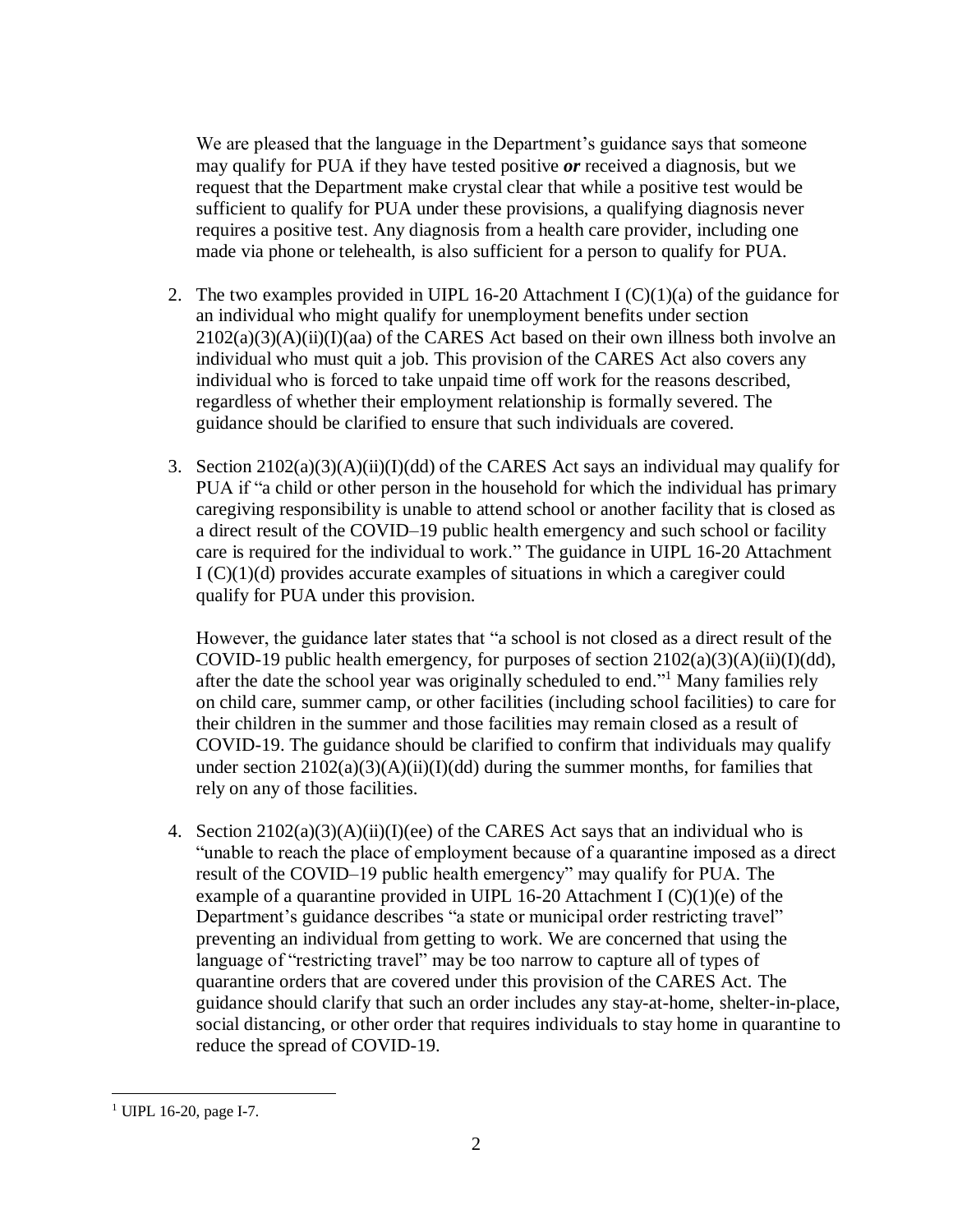Similarly, UIPL 16-20 Attachment I (C)(1)(g) references a "state or municipal order restricting travel" with respect to section  $2102(a)(3)(A)(ii)(I)(gg)$  of the CARES Act. This should also be clarified as described above.

5. Section  $2102(a)(3)(A)(ii)(I)(ff)$  of the CARES Act says that an individual who is "unable to reach the place of employment because the individual has been advised by a health care provider to self-quarantine due to concerns related to COVID–19" may qualify for PUA. The examples specified in the Department's guidance describe a person who suspects they are infected with COVID-19 and a person who is immunecompromised because of a serious health condition.

The reference to a person "whose immune system is compromised by virtue of a serious health condition" in the guidance does not cover the wide range of reasons a health care provider may advise self-quarantine.<sup>2</sup> For example, while the CDC considers older Americans more at risk of serious complications from COVID-19, states may not think they are covered under Department's guidance. Furthermore, workers with certain health conditions (such as a respiratory condition) may not technically have a compromised immune system but would be at increased risk from COVID-19 and may need to self-quarantine.<sup>3</sup> As we learn more about COVID-19, we may discover that there are other populations at risk too.

The Department needs to clarify that anyone advised by a health care provider to selfquarantine due to increased risk of COVID-19 should be covered by PUA, regardless of the underlying reason for their increased risk.

6. We are pleased that the Secretary established additional criteria under section  $2102(a)(3)(A)(ii)(I)(kk)$  of the CARES Act to clarify that self-employed individuals such as independent contractors who may not have one specific place of employment are covered by PUA, in keeping with the intent of the legislation. While we believe that such workers are covered by the text of the law, we appreciate the Department's action to eliminate ambiguity and ensure these workers receive benefits.

However, to avoid any confusion about who should qualify under UIPL 16-20 Attachment I  $(C)(1)(k)$ , the Department must clarify that an independent contractor who is unable to work and forced to suspend work activities because there is reduced demand for their services also qualifies for PUA benefits. Many independent contractors have seen demand for their services dry up as a direct result of COVID-19. In the example of a ride share driver, a driver should be able to claim PUA when they are forced to suspend their work because there are too few customers seeking rides. For an independent contractor, losing many or all of their customers overnight is analogous to an employee being laid off by an employer, or, as the Department's guidance notes, their "place of employment" being closed.<sup>4</sup> Congress created the

 $\overline{a}$ 

<sup>2</sup> UIPL 16-20, page I-5.

<sup>&</sup>lt;sup>3</sup> The CDC's current information on people who are at increased risk of COVID-19 can be found at [https://www.cdc.gov/coronavirus/2019-ncov/need-extra-precautions/index.html.](https://www.cdc.gov/coronavirus/2019-ncov/need-extra-precautions/index.html)

 $4$  UIPL16-20, page I-6 [Attachment I (C)(1)(k)].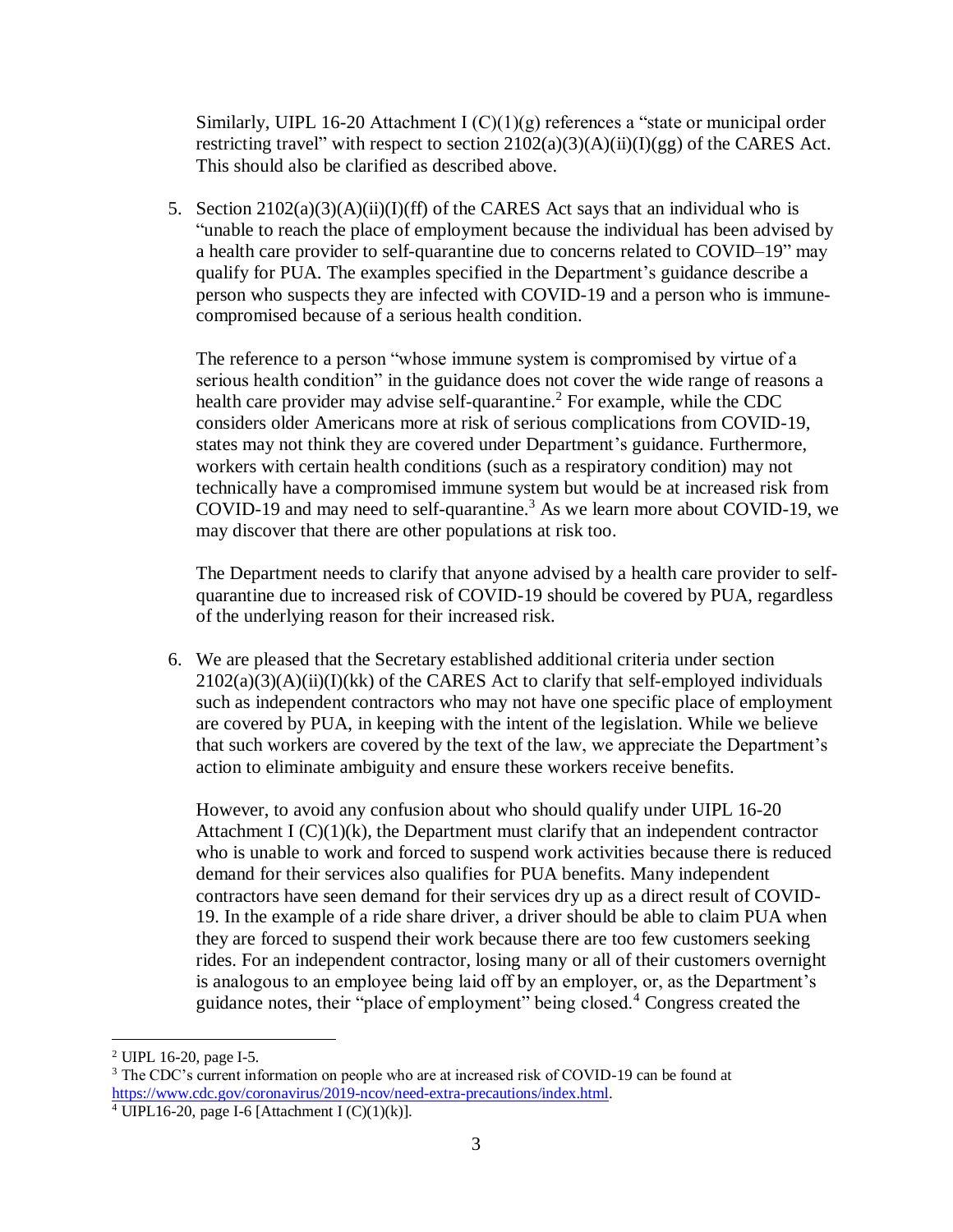PUA program with the intent to cover workers like independent contractors and gig workers who may not have traditional employment relationships, but who have suddenly lost their livelihoods during this time of crisis. We believe that that the CARES Act definitively covers such workers, and the Department should clarify its guidance to reflect this.

7. The Department's guidance says that "States should bear in mind that many of the qualifying circumstances described in section  $2102(a)(3)(A)(ii)(I)$  are likely to be of short term duration." <sup>5</sup> Although we agree that some individuals may qualify for PUA for only a short period, many applicants will rely on PUA for longer periods, especially if this public health crisis persists. Furthermore, the way an individual qualifies for PUA may vary from week to week. For example, someone could first qualify if they get sick with COVID-19, then their child's school may close as they recover, and they would qualify based on the new circumstance.

The Department's guidance should encourage states to consider this as they create PUA application systems. It would be inefficient for both the claimant and the state workforce agency if individuals have to file a new initial application each time their qualifying circumstance changes. Individuals continue to qualify for benefits as long as they continue to meet at least one of the qualifying circumstances described in section  $2102(a)(3)(A)(ii)(I)$ , even if the precise provision under which they qualify changes.

8. We have heard conflicting reports of whether the Department's guidance allows for the addition of the \$600 federal supplement to PUA benefits in U.S. territories that do not have UI programs. The guidance the Department has issued for Federal Pandemic Unemployment Compensation and PUA is ambiguous on this matter.

Section 2102(d) of the CARES Act says that for an individual who lives in these territories, "the assistance authorized under subsection (b) for a week of unemployment shall be calculated in accordance with section 625.6 of title 20, Code of Federal Regulations, or any successor thereto, and shall be increased by *the amount of* Federal Pandemic Unemployment Compensation under section 2104." This language makes clear that the "amount of Federal Pandemic Unemployment Compensation" (\$600) should be included in the PUA benefit amount for anyone qualifying for PUA in any of the territories. We would appreciate if the Department would clarify this matter to facilitate the administration and payment of benefits in these territories.

In addition to the concerns we have raised above, we know that states will have additional questions as they continue to implement PUA and other CARES Act programs. We urge the Department to respond to questions from states as quickly as possible to avoid causing any delay in the processing of benefits.

Thank you for your attention to this important matter.

 $\overline{a}$ <sup>5</sup> UIPL16-20, page I-7.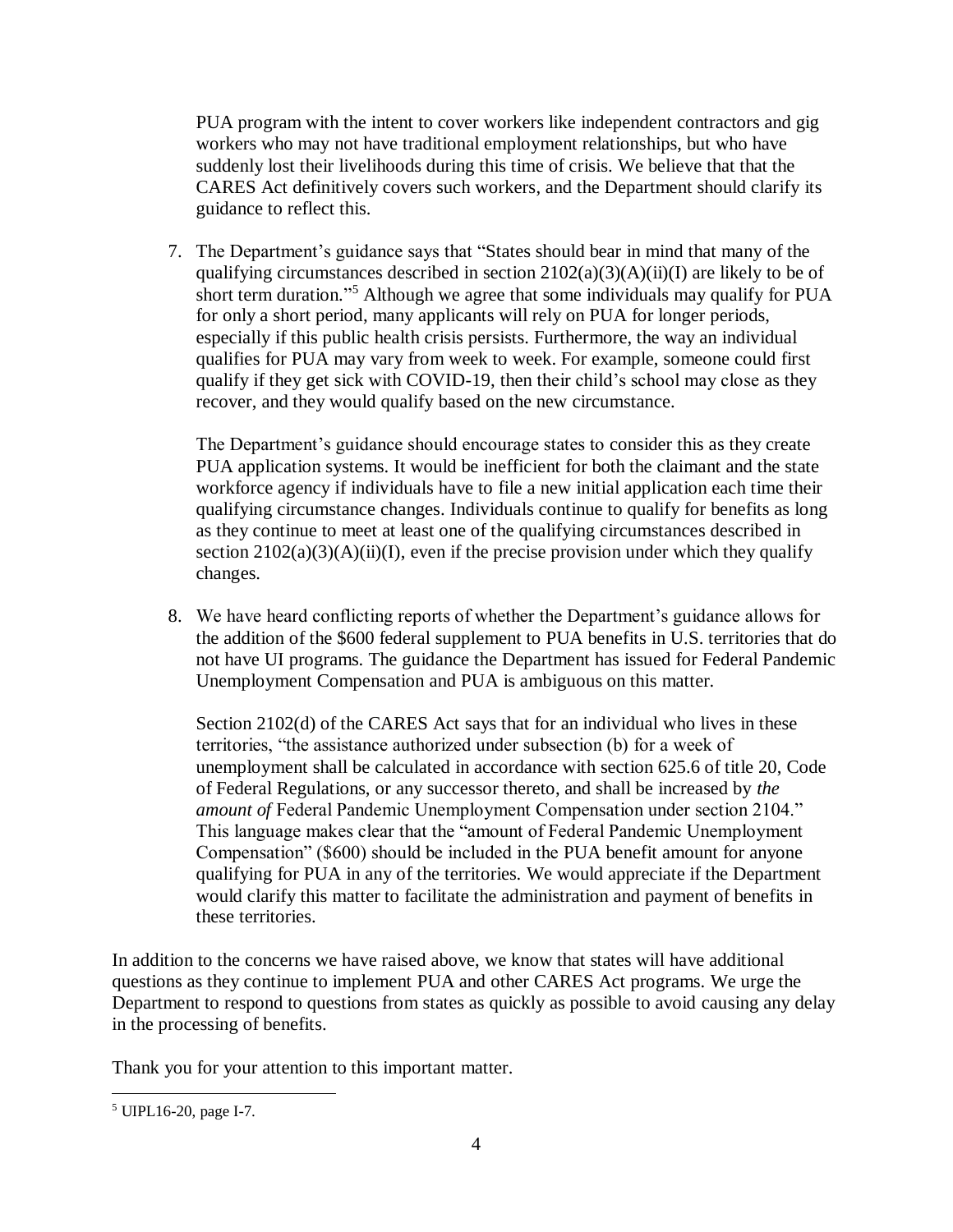Sincerely,

## /S/ Charles Schumer /S/ Ron Wyden

Charles Schumer Ron Wyden United States Senator United States Senator

\_\_\_\_\_\_\_\_\_\_\_\_\_\_\_\_\_\_\_\_\_\_\_\_\_\_ \_\_\_\_\_\_\_\_\_\_\_\_\_\_\_\_\_\_\_\_\_\_\_\_\_\_

\_\_\_\_\_\_\_\_\_\_\_\_\_\_\_\_\_\_\_\_\_\_\_\_\_\_ \_\_\_\_\_\_\_\_\_\_\_\_\_\_\_\_\_\_\_\_\_\_\_\_\_\_

\_\_\_\_\_\_\_\_\_\_\_\_\_\_\_\_\_\_\_\_\_\_\_\_\_\_ \_\_\_\_\_\_\_\_\_\_\_\_\_\_\_\_\_\_\_\_\_\_\_\_\_\_

\_\_\_\_\_\_\_\_\_\_\_\_\_\_\_\_\_\_\_\_\_\_\_\_\_\_ \_\_\_\_\_\_\_\_\_\_\_\_\_\_\_\_\_\_\_\_\_\_\_\_\_\_

\_\_\_\_\_\_\_\_\_\_\_\_\_\_\_\_\_\_\_\_\_\_\_\_\_\_ \_\_\_\_\_\_\_\_\_\_\_\_\_\_\_\_\_\_\_\_\_\_\_\_\_\_

\_\_\_\_\_\_\_\_\_\_\_\_\_\_\_\_\_\_\_\_\_\_\_\_\_ \_\_\_\_\_\_\_\_\_\_\_\_\_\_\_\_\_\_\_\_\_\_\_\_\_\_

## /S/ Patrick Leahy /S/ Sherrod Brown

Patrick Leahy Sherrod Brown United States Senator United States Senator

# /S/ Patty Murray /S/ Chris Van Hollen

Patty Murray Chris Van Hollen United States Senator United States Senator

Michael F. Bennet Edward J. Markey United States Senator United States Senator

## /S/ Michael F. Bennet /S/ Edward J. Markey

Doug Jones<br>
United States Senator<br>
United States Senator<br>
United States Senator

# /S/ Doug Jones /S/ Sheldon Whitehouse

United States Senator

## /S/ Angus S. King, Jr. /S/ Robert Menendez

Angus S. King, Jr. Robert Menendez United States Senator United States Senator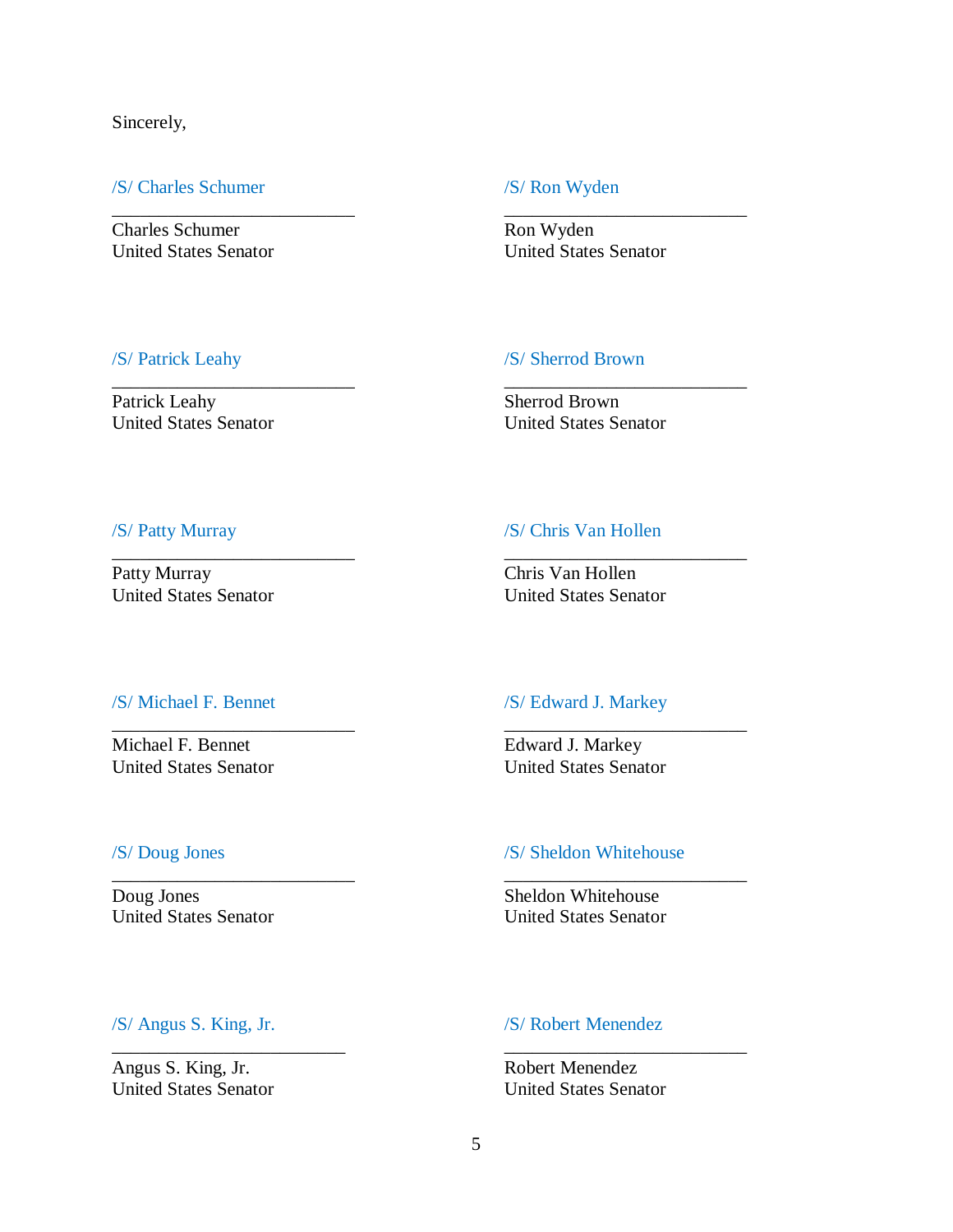Cory A. Booker Benjamin L. Cardin United States Senator United States Senator

## /S/ Cory A. Booker /S/ Benjamin L. Cardin

\_\_\_\_\_\_\_\_\_\_\_\_\_\_\_\_\_\_\_\_\_\_\_\_\_\_ \_\_\_\_\_\_\_\_\_\_\_\_\_\_\_\_\_\_\_\_\_\_\_\_\_\_

\_\_\_\_\_\_\_\_\_\_\_\_\_\_\_\_\_\_\_\_\_\_\_\_\_\_ \_\_\_\_\_\_\_\_\_\_\_\_\_\_\_\_\_\_\_\_\_\_\_\_\_\_

\_\_\_\_\_\_\_\_\_\_\_\_\_\_\_\_\_\_\_\_\_\_\_\_\_\_ \_\_\_\_\_\_\_\_\_\_\_\_\_\_\_\_\_\_\_\_\_\_\_\_\_\_

\_\_\_\_\_\_\_\_\_\_\_\_\_\_\_\_\_\_\_\_\_\_\_\_\_\_ \_\_\_\_\_\_\_\_\_\_\_\_\_\_\_\_\_\_\_\_\_\_\_\_\_\_

\_\_\_\_\_\_\_\_\_\_\_\_\_\_\_\_\_\_\_\_\_\_\_\_\_\_ \_\_\_\_\_\_\_\_\_\_\_\_\_\_\_\_\_\_\_\_\_\_\_\_\_\_

\_\_\_\_\_\_\_\_\_\_\_\_\_\_\_\_\_\_\_\_\_\_\_\_\_ \_\_\_\_\_\_\_\_\_\_\_\_\_\_\_\_\_\_\_\_\_\_\_\_\_\_

## /S/ Kirsten Gillibrand /S/ Mazie K. Hirono

Kirsten Gillibrand Mazie K. Hirono United States Senator United States Senator

## /S/ Amy Klobuchar /S/ Thomas R. Carper

Amy Klobuchar Thomas R. Carper United States Senator United States Senator

# /S/ Richard Blumenthal /S/ Debbie Stabenow

Richard Blumenthal Debbie Stabenow United States Senator United States Senator

Tina Smith<br>
United States Senator<br>
United States Senator<br>
United States Senator United States Senator

# /S/ Tina Smith /S/ Tammy Duckworth

## /S/ Robert P. Casey, Jr. /S/ Elizabeth Warren

Robert P. Casey, Jr. Elizabeth Warren United States Senator United States Senator